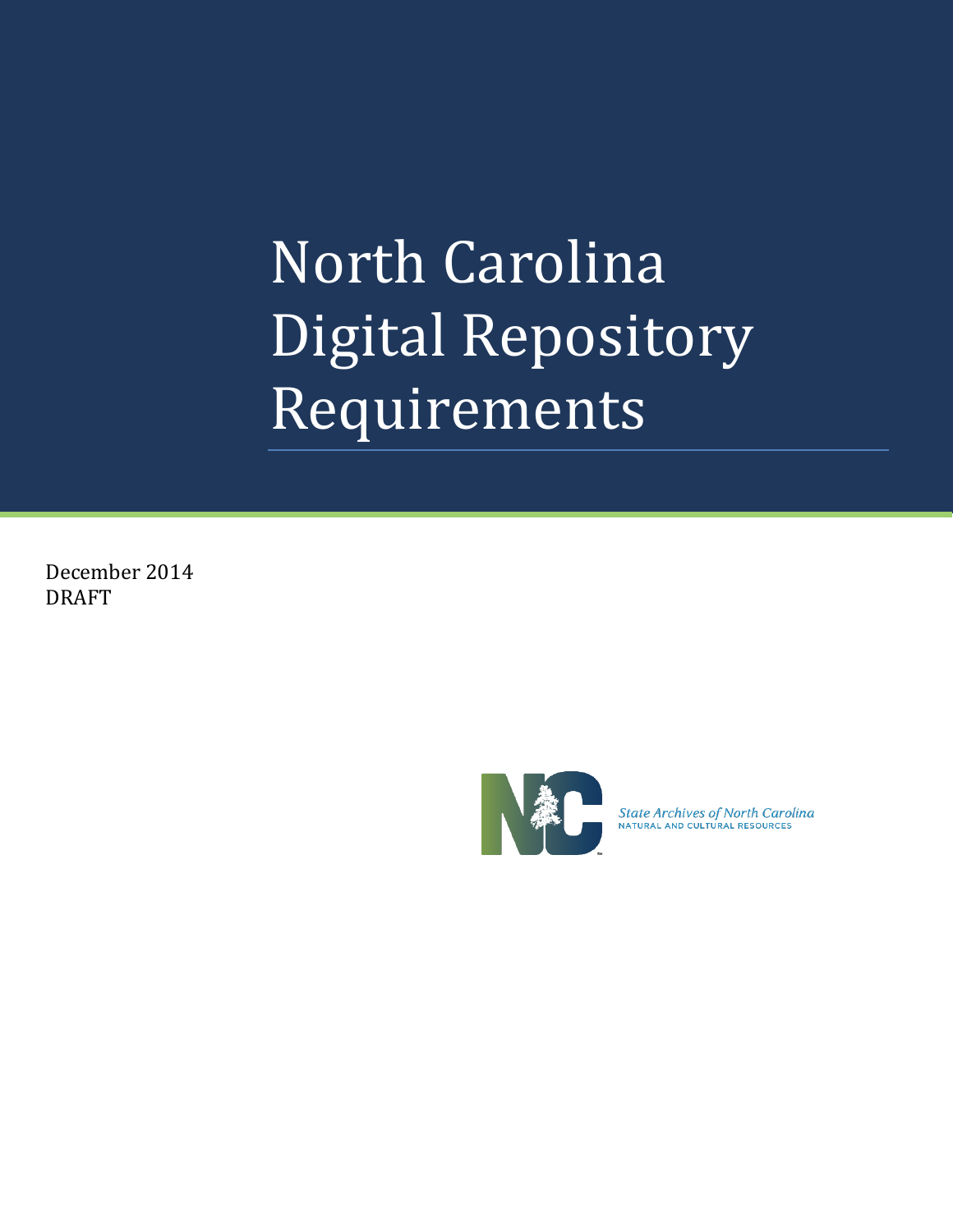

# **Contents**

| 2. |                                                                                                                      |  |
|----|----------------------------------------------------------------------------------------------------------------------|--|
| 3. |                                                                                                                      |  |
|    |                                                                                                                      |  |
|    |                                                                                                                      |  |
|    |                                                                                                                      |  |
| 2. |                                                                                                                      |  |
| 3. |                                                                                                                      |  |
|    |                                                                                                                      |  |
|    |                                                                                                                      |  |
|    |                                                                                                                      |  |
| 2. |                                                                                                                      |  |
| 3. | Determine whether a given title is in preservation storage and has been added to the access portal (CONTENTdm)<br>10 |  |
|    |                                                                                                                      |  |
|    |                                                                                                                      |  |
|    |                                                                                                                      |  |
|    |                                                                                                                      |  |
|    |                                                                                                                      |  |
|    |                                                                                                                      |  |
|    |                                                                                                                      |  |
|    |                                                                                                                      |  |
|    |                                                                                                                      |  |
|    |                                                                                                                      |  |
|    |                                                                                                                      |  |
|    |                                                                                                                      |  |
|    |                                                                                                                      |  |
|    |                                                                                                                      |  |
|    |                                                                                                                      |  |
|    |                                                                                                                      |  |
|    |                                                                                                                      |  |
|    |                                                                                                                      |  |
|    |                                                                                                                      |  |
|    |                                                                                                                      |  |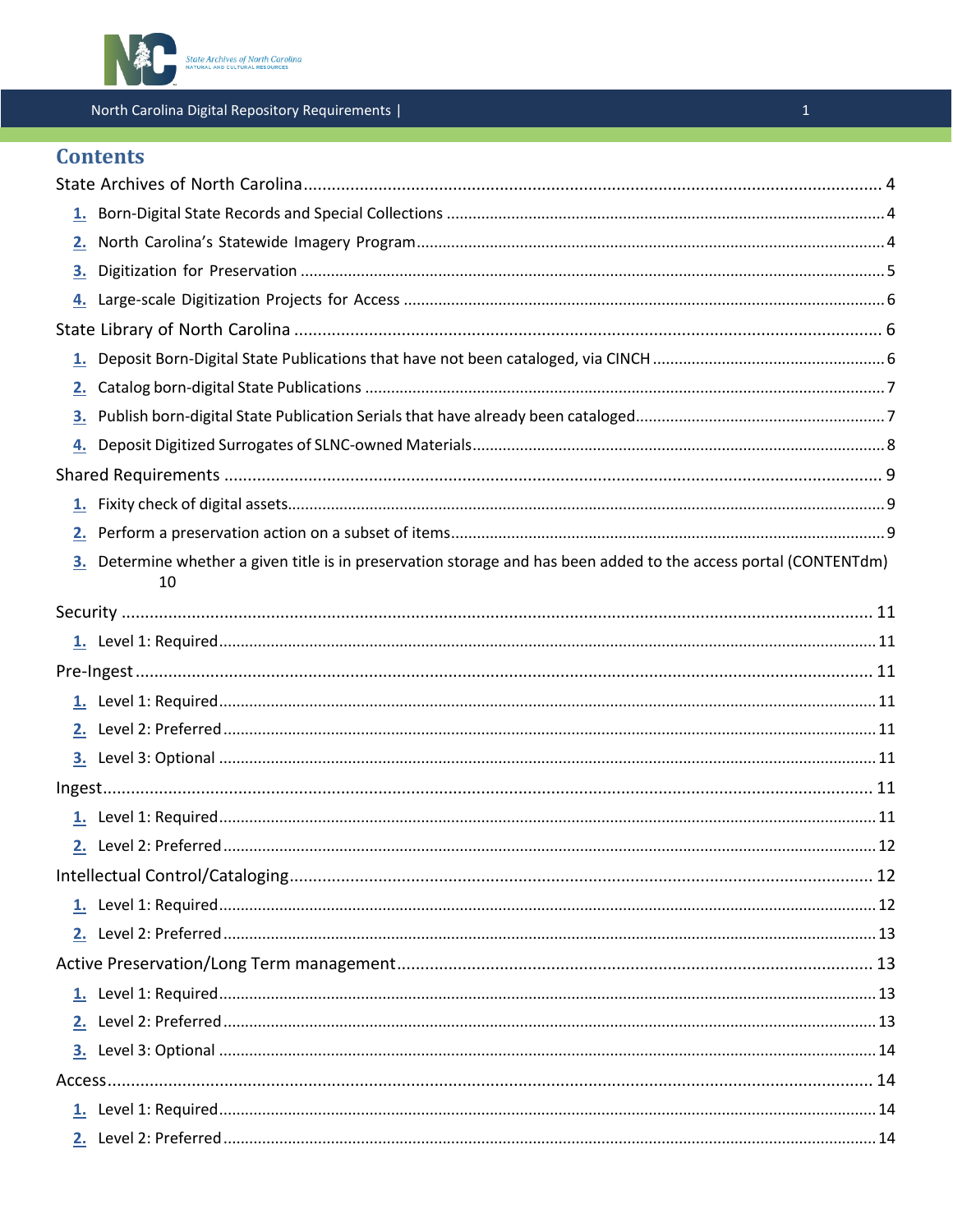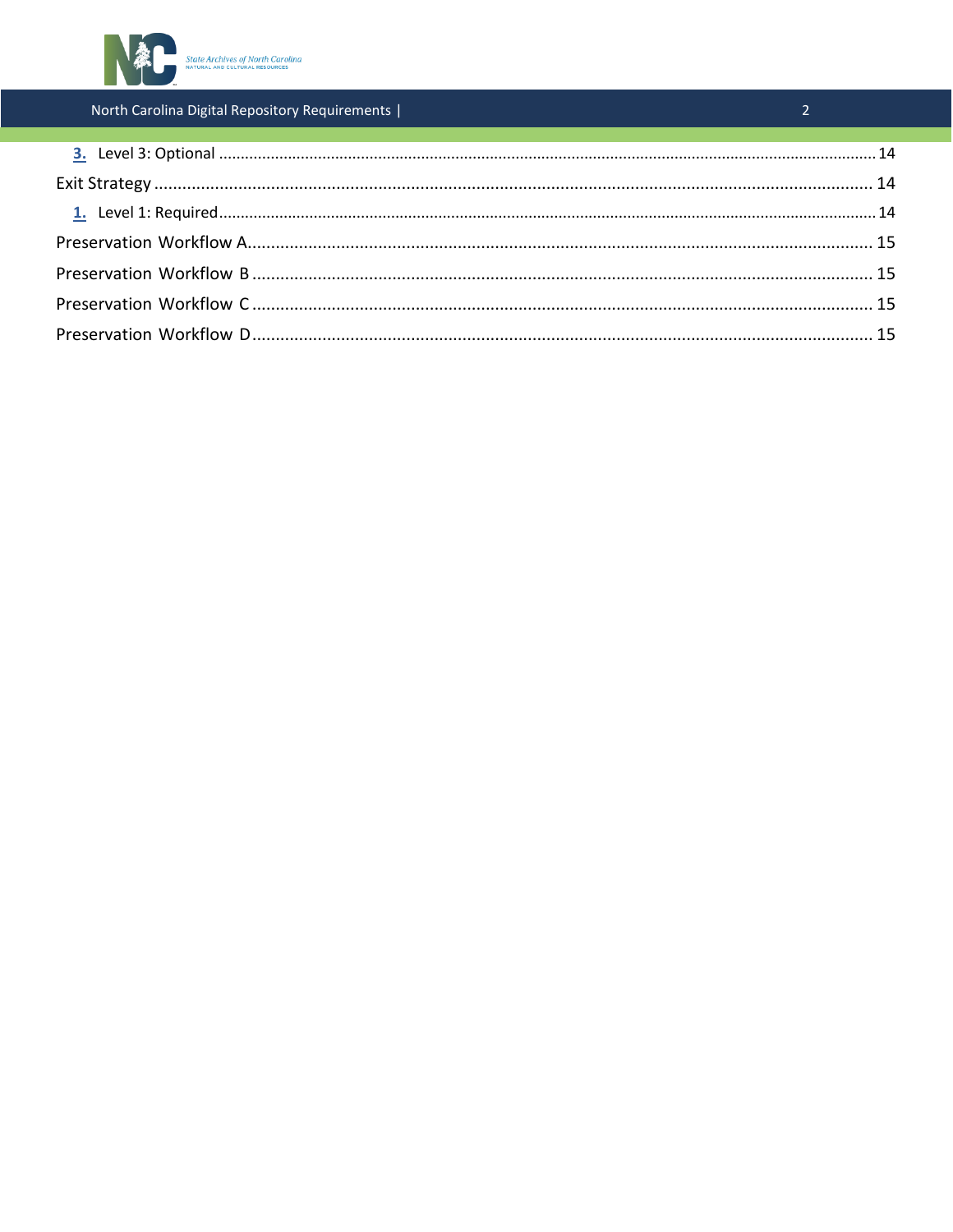

# Executive Summary

The following document lays out the requirements of both the State Archives and the State Library of North Carolina for a digital preservation system. The requirements are based on certain use cases specific to the different collections and materials collected, described, and cataloged by the library and the archives. The use cases are listed below and are followed by a numbered list of core requirements categorized as either "required," "preferred," or "optional." These requirements conform to the North Carolina Digital Preservation Policy and are constructed to comply with ISO 14721 (OAIS Reference Model) and ISO 16363 (Trusted Digital Repository Checklist).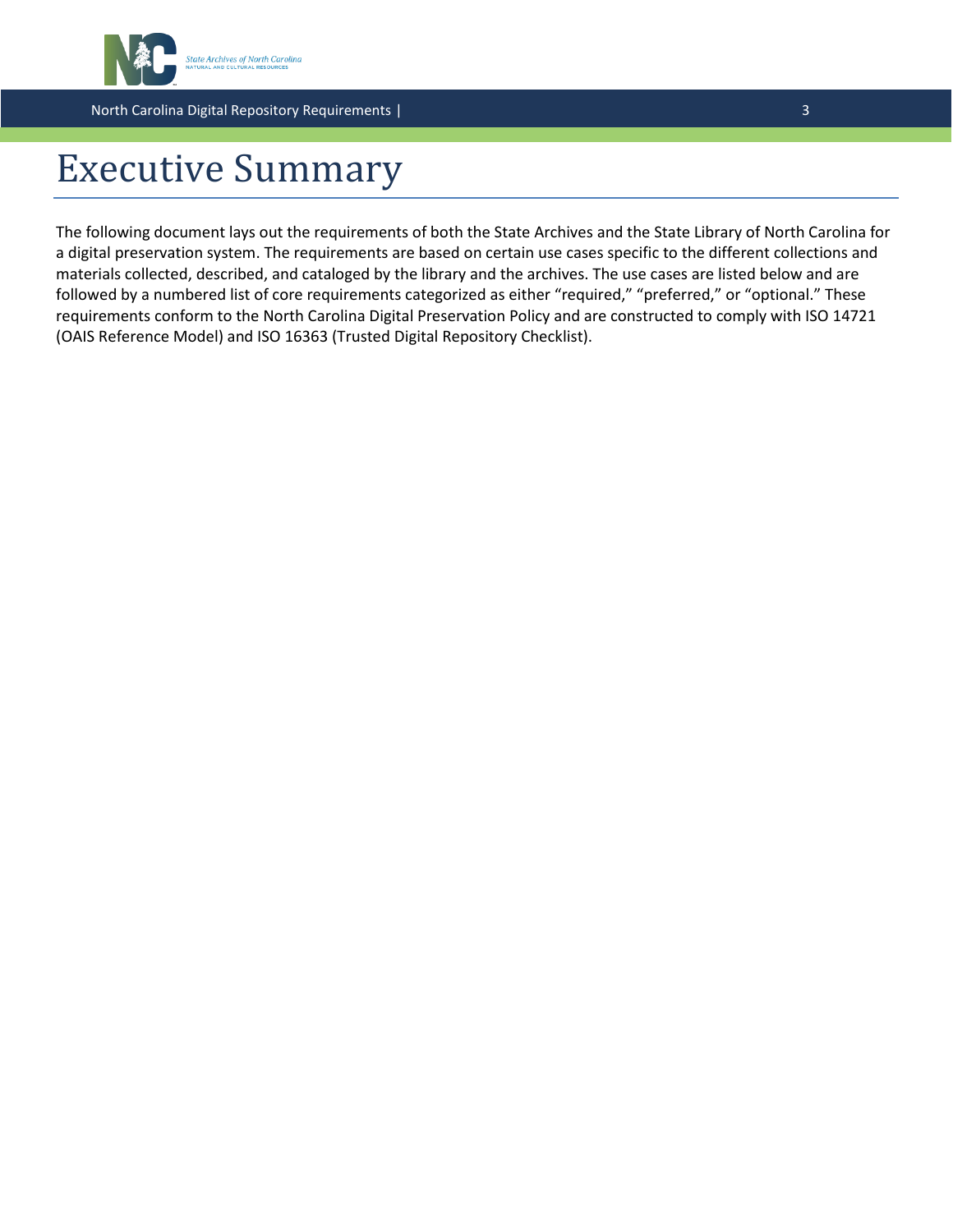

# Use Cases

# <span id="page-4-0"></span>**State Archives of North Carolina**

# <span id="page-4-1"></span>**Born-Digital State Records and Special Collections**

**Context:** State Records Center receives large transfer of born-digital state records.

**Goal:** An archivist need to appraise, ingest, preserve, arrange, and describe an accession of born-digital records/objects in a way that is efficient and secures the records.

**Agents:** Processing archivist.

**Actions:** An archivist brings in an accession of state records on an external hard drive. Information about the accession gathered from the transferring office is input into a records lifecycle management system (in our case, AXAEM), and that system **must** be able to share that information with the digital preservation repository and track the current status of ingested files.

After the accession has been checked for viruses, the archivist creates a manifest of the original transfer. The archivist then culls non-records and non-permanent records before the accession is ingested into the repository. The archivist supplies metadata that describes contextual and technical aspects of the accession, and the repository makes direct use of this metadata as it processes the files. The manifest of the original transfer is retained as part of the final AIP.

The archivist will instruct the repository system to process born-digital objects according to **[Preservation](#page-15-0) [Workflow](#page-15-0) A**.

The archivist should be able to inspect and, if necessary, correct any metadata harvested by the system and to add metadata, descriptive or otherwise, to the object before it is converted to an AIP. The AIP will consist of the original objects and their original metadata, any added, extracted, or embedded metadata, any normalized derivatives, and file hashes.

Once the AIP is stored, the system will perform regular backups of the files and periodically check them for corruption or obsolescence.

The system must be able to produce a DIP from the contents of the AIP, either at the point of AIP creation or at a later point when the materials are set to be arranged and described.

At any point after the creation of the AIP, the archivist will begin to arrange and describe the materials, using the system to apply descriptive metadata to or associate that metadata with the files in the AIP and their access copies (which make up the DIP).

**Preservation Workflow: A.** The majority of files in the digital preservation repository will be born-digital. In the case of born-digital state government records and special collections, the repository will provide its full suite of services. (See **[Appendix,](#page-15-0) Workflow A**.)

### <span id="page-4-2"></span>**North Carolina's Statewide Imagery Program**

**Context:** Center for Geographic Information and Analysis (CGIA) has a deposit of digital geospatial data ready for transfer.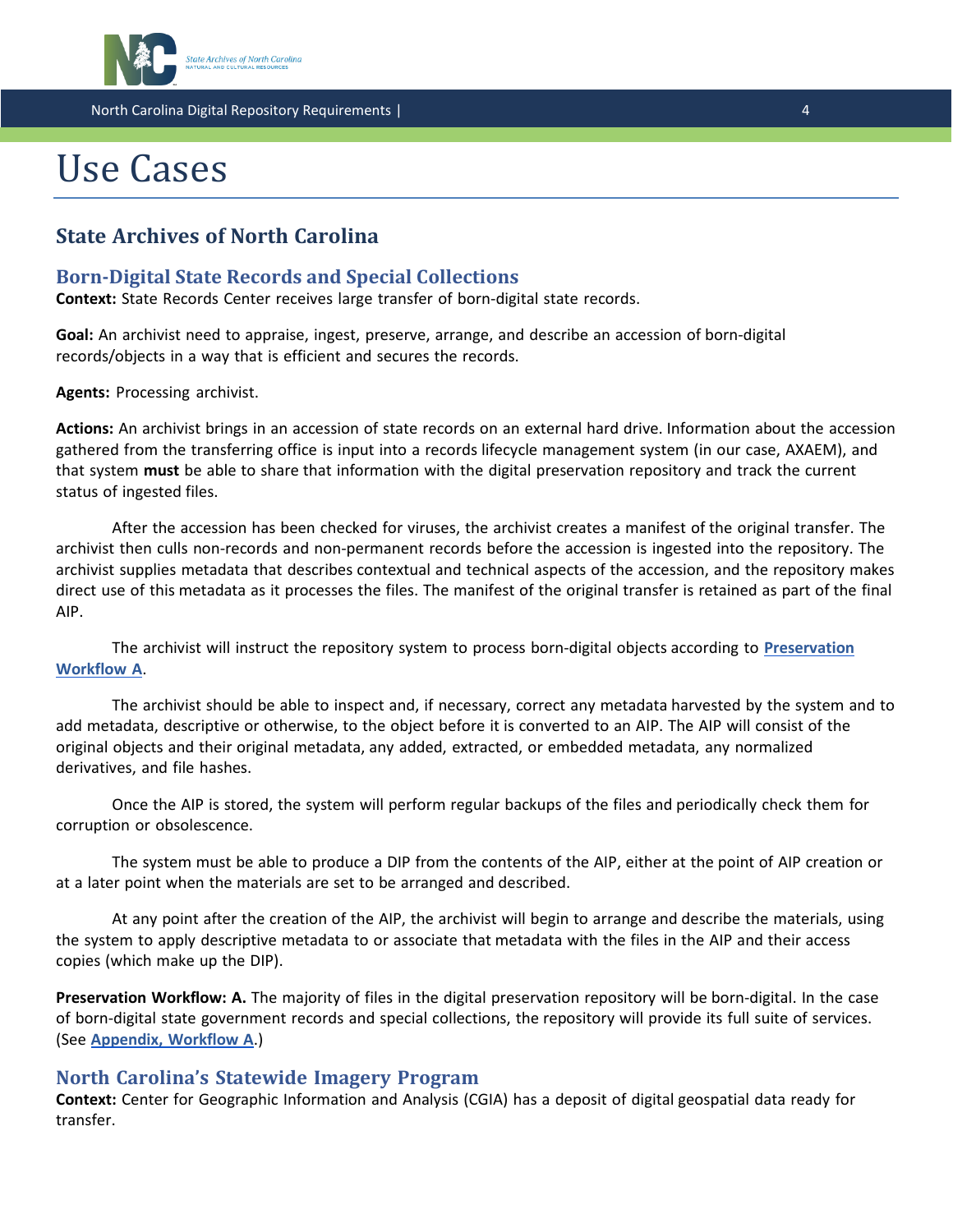

**Goal:** Archivists ingest a large number of files related to North Carolina's Statewide Imagery Program and assign appropriate preservation actions.

**Agents:** Digital Services Section staff.

**Actions:** Originating agency prepares the files for transfer and ensures that the files format complies with the State Archives preservation formats. An archivist receives a transfer of geospatial data (orthophotographs and shapefiles) from NC OneMap Clearinghouse, performs a virus check, and validates the files and the metadata.

An archivist ingests either a large number files at once or in a series of smaller parts that the system reassembles into a single package once the parts have been ingested. Since files are transferred to the archives in preservation formats, the system does not need to create normalized copies.

The system generates access copies from the files in the AIP, unless they are provided by the NC OneMap Clearinghouse. In the latter case, the system will link user-submitted DIPs to system-generated AIPs.

The archivist maps technical metadata extracted by the repository system to descriptions of the objects at the collection, series, file, and/or item level.

**Preservation Workflow: B:** Current workflows between CGIA and the State Archives take digital preservation into account, providing hi-res TIFFs of all images in addition to geospatial files such as shapefiles (.dbf, .prj, .sbn, .shp, .shx) and MrSID files (.sid, .sdw) that we receive in normalized versions (XML versions of .shp files) or that we consider already to be preservation worthy. Because these files are unique and born digital, they will be replicated and backed up. (See **[Appendix,](#page-15-1) Workflow B**.)

#### <span id="page-5-0"></span>**Digitization for Preservation**

**Context:** A patron requests to view or to obtain a digitized copy of a quarter-inch open-reel audio tape that is nearly physically unplayable.

**Goal:** Archivists need to ensure that digitized copies of damaged or degraded archival or special collections materials remain accessible far into the future since the originals will soon become unusable, if they are not already.

**Agents:** Audio Visual Materials Archivist.

**Actions:** A patron requests access to an old open-reel audio tape in one of the archives' special collections. An archivist discovers that the tape is beginning to show signs of degradation. Since the tape would likely not withstand many more (if any) runs through the reel-to-reel, the archivist consults with Digital Services Section and decides that the reel should be digitized in a way that preserves maximum fidelity to the original.

The archivist works with a vendor or with an in-house technician to have the tape digitized to specifications provided by the Digital Services Section←specifications about file format, bit depth and sample rate, and required metadata. This way, the digitized file(s) produced is already "preservation ready" and will require less processing by the repository system.

The archivist ingests the digitized file into the repository, selecting Preservation Policy C, which applies only a subset of the repository's total preservation actions to the file

The archivist will have the option of whether or not to create an access copy, which would depend on the file's copyright status (which in this case is public domain), any donor restrictions, and other factors, which will be recorded in the PREMIS section of the object's metadata. The system will be able to check that rights metadata automatically or on request for any changes in rights status.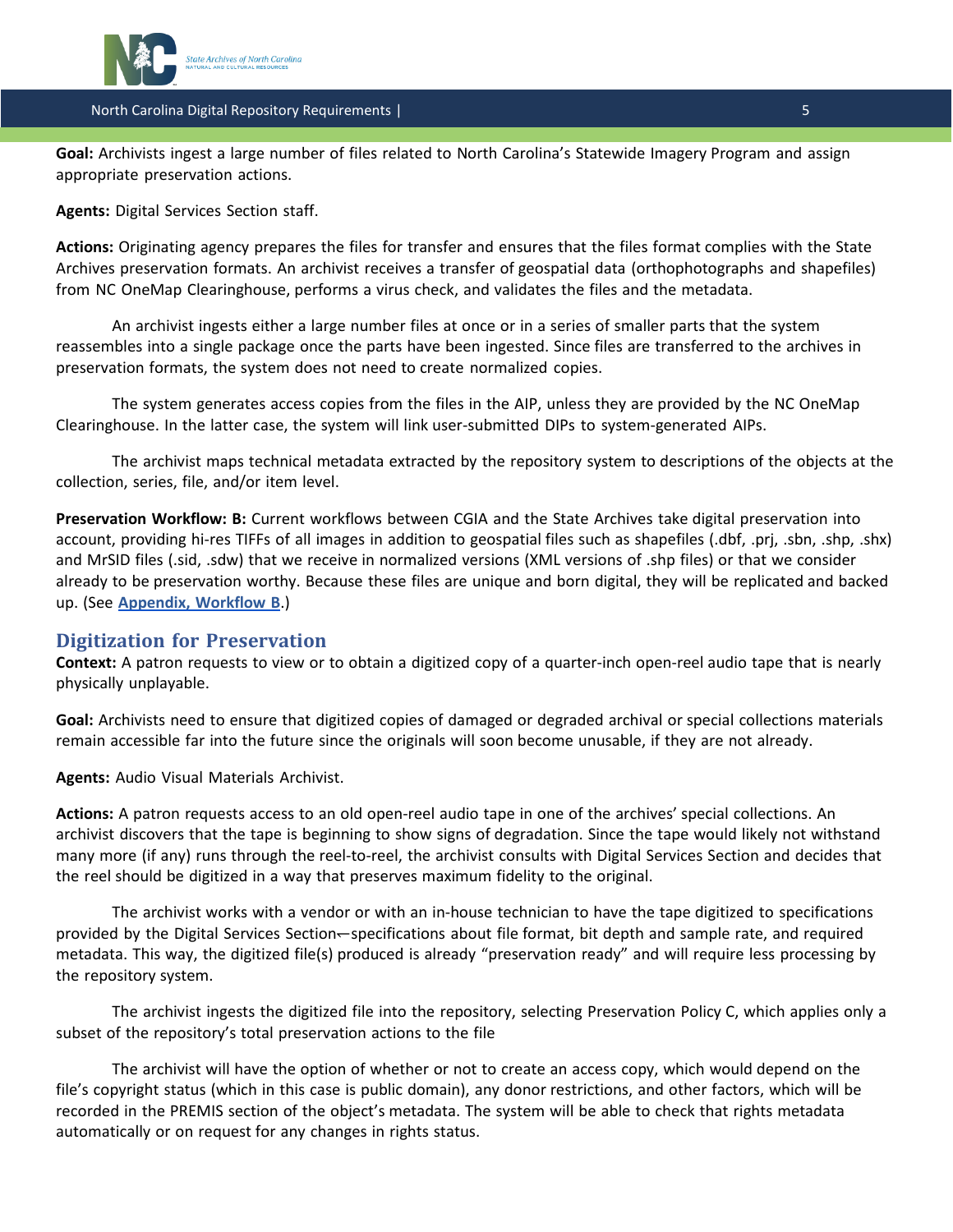

**Preservation Workflow: C.** Digitization can serve as a means of preservation, and in these cases, the digital surrogate comes to function in place of the original as the object in need of full preservation treatment. (See **[Appendix,](#page-15-2) [Workflow](#page-15-2) C**.)

### <span id="page-6-0"></span>**Large-scale Digitization Projects for Access**

**Context:** Archives staff digitizes a large amount of archival material for wider access online, for an online exhibit, or to commemorate a historical event.

**Goal:** Archivists need to be able to apply a minimal or light-weight version of the repository's preservation policies to digitized records/objects that do not warrant full format preservation.

**Agents:** Archivists in the Digital Access Branch of the Digital Services Section.

**Actions:** A large volume of archival materials has been selected for mass digitization for online access and display due to its historic importance and wide cultural appeal. The materials are in fair-to-good shape, so they are in no immediate danger of becoming inaccessible. However, since the digital files are of considerable interest to the public and taking into account the amount of resources spent to digitize the original records, these digitized surrogates represent an investment of significant public and cultural value and require a higher level of preservation than that usually afforded to access copies generated upon patron request. Yet since the digital files are not unique (the originals still exist and are useable), the full range of preservation activities is unnecessary.

The originals are digitized to preservation standards, so no normalization needs to take place, and the archivist ingests these files under Preservation Policy D. The archivist has also created metadata that need to be associated with the files. The archivist has also created access copies (JPEGs) that need to be ingested and recognized by the repository system as such.

**Preservation Workflow: D.** Some digitization projects are not motivated by preservation concerns and yet constitute a significant resource and investment for the library and archives. The authenticity of the files is less of an issue than with born-digital files and there may be no need for replication, incremental backups may be sufficient. (See **[Appendix,](#page-15-3) Workflow D**.)

# <span id="page-6-1"></span>**State Library of North Carolina**

#### <span id="page-6-2"></span>**Deposit Born-Digital State Publications that have not been cataloged, via CINCH Context**: A library technician has a CINCH zip package of online state agency publications.

**Goal**: Identify and ingest uncataloged publications, then pass them to the library's catalogers for cataloging and DIP dissemination.

#### **Agents:** Library technician

**Actions:** The library technician submits the CINCH zip package to the system as a pre-ingest package. The system needs to use the CINCH-supplied metadata as a basis for the files' metadata records. It will perform automated ingest actions on the publication files according to **[Preservation](#page-15-1) Workflow B**.

Next, the technician will need to manually process and describe the files. First, she will determine whether each file is a duplicate of a publication already received by the Library, which she will determine based on (1) checksum de-duping and (2) manual comparison of titles and publication date. Next, she will review whether to discard additional publications.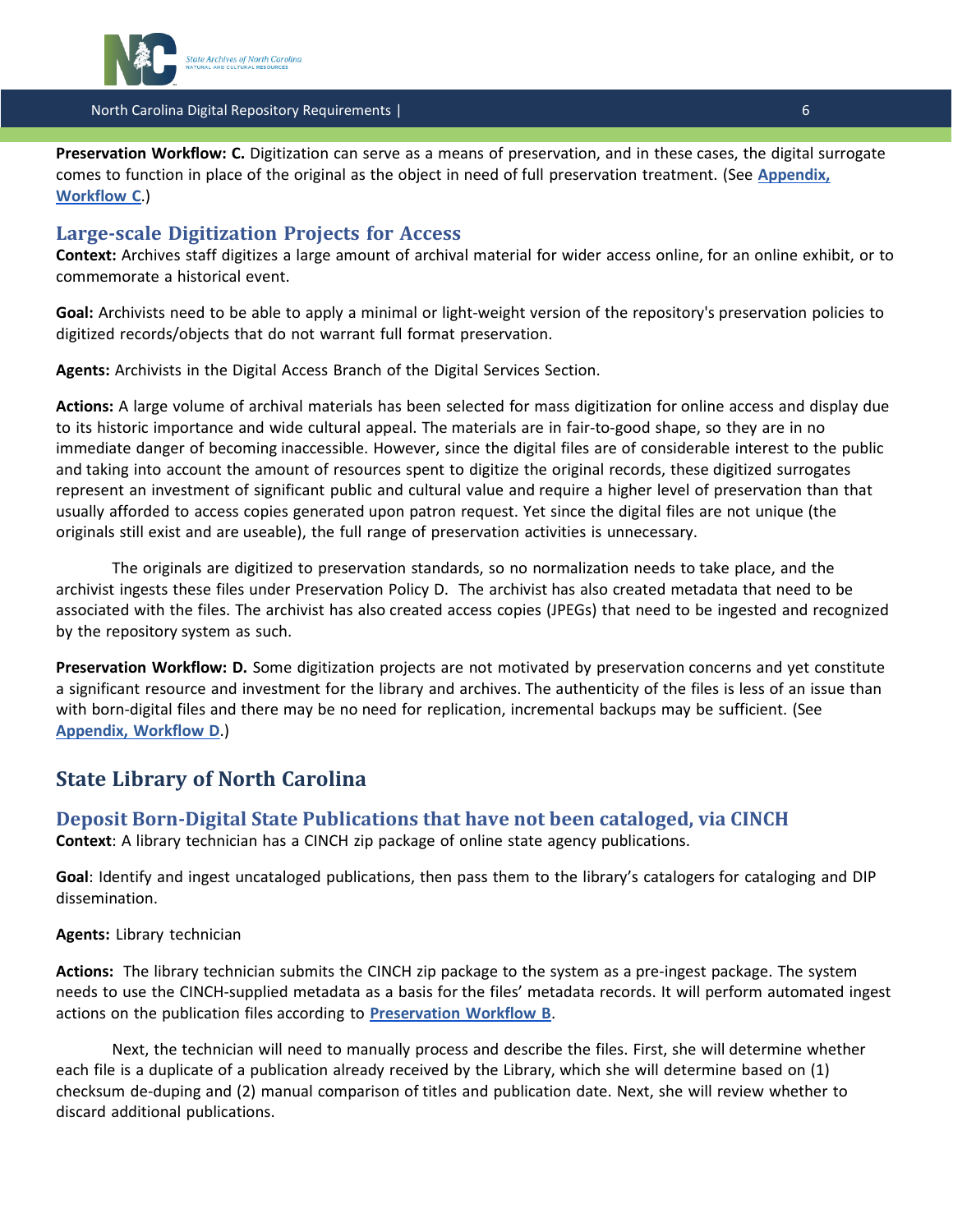

The system should facilitate the technician's ability to easily identify duplicate publications, discard duplicates, and discard other publications. There is minimal need to keep a record of those files that have been discarded.

For remaining publications, the technician will need to identify whether each file is a stand-alone item (a monograph) or part of a serial. She will then manually identify the publication date and/or issue number. The system will need to provide her a way to associate the file with a serial.

Next, she will need to determine if the serial has been cataloged. For those that have, see the following use case. For those that have not been cataloged, she needs the system to alert the cataloging staff that the new serial is ready to be cataloged and made publicly available.

#### **Preservation Workflow: B .** (See **[Appendix,](#page-15-1) Workflow B**.)

### <span id="page-7-0"></span>**Catalog born-digital State Publications**

**Context:** A library technician has ingested born-digital state publications and identified one or more as unique (uncataloged) publications. An alert has been received by the cataloging librarians.

**Goal:** Assign publications to a cataloger, who catalogs the publications, generates a DIP, and exposes the DIP through the access system (CONTENTdm)

#### **Agents:** Catalogers

**Actions**: After the technician has ingested digital issues of an uncataloged serial or monograph, the system will alert cataloging staff that the files are ready to be cataloged and uploaded to the access system (CONTENTdm).

A cataloger will "check out" each publication. Then, she will use OCLC's Connexion Client to catalog the publication in the Library's local catalog and in WorldCat. She will generate a DIP using metadata generated during the ingest process, metadata generated in the Connexion Client, and possibly additional metadata generated by the cataloger. The cataloger may edit metadata generated during the ingest process. She will then upload the DIP to CONTENTdm.

Note: in nearly all cases, the preservation and access copies are the same PDF (i.e., the AIP Content Data Object: = DIP Content Data Object), thus the system need not necessarily store a separate access copy of the publication PDF.

The DIP metadata will need to be formatted according to the access system's specifications (CONTENTdm). The DIP is uploaded to CONTENTdm as a new object. The digital repository system must be able to integrate with this workflow such that:

- 1. The system stores or has access to the canonical metadata for each digital publication, including all metadata pushed to the catalogs and access system (CONTENTdm) and any additional preservation and administrative metadata.
- 2. The system can report the status of any given publication and whether it has been cataloged and published to the access system (CONTENTdm)

#### **Preservation Workflow: n/a**

# <span id="page-7-1"></span>**Publish born-digital State Publication Serials that have already been cataloged**

**Context**: A library technician has processed an ingest and identified some files as belonging to already-cataloged serials.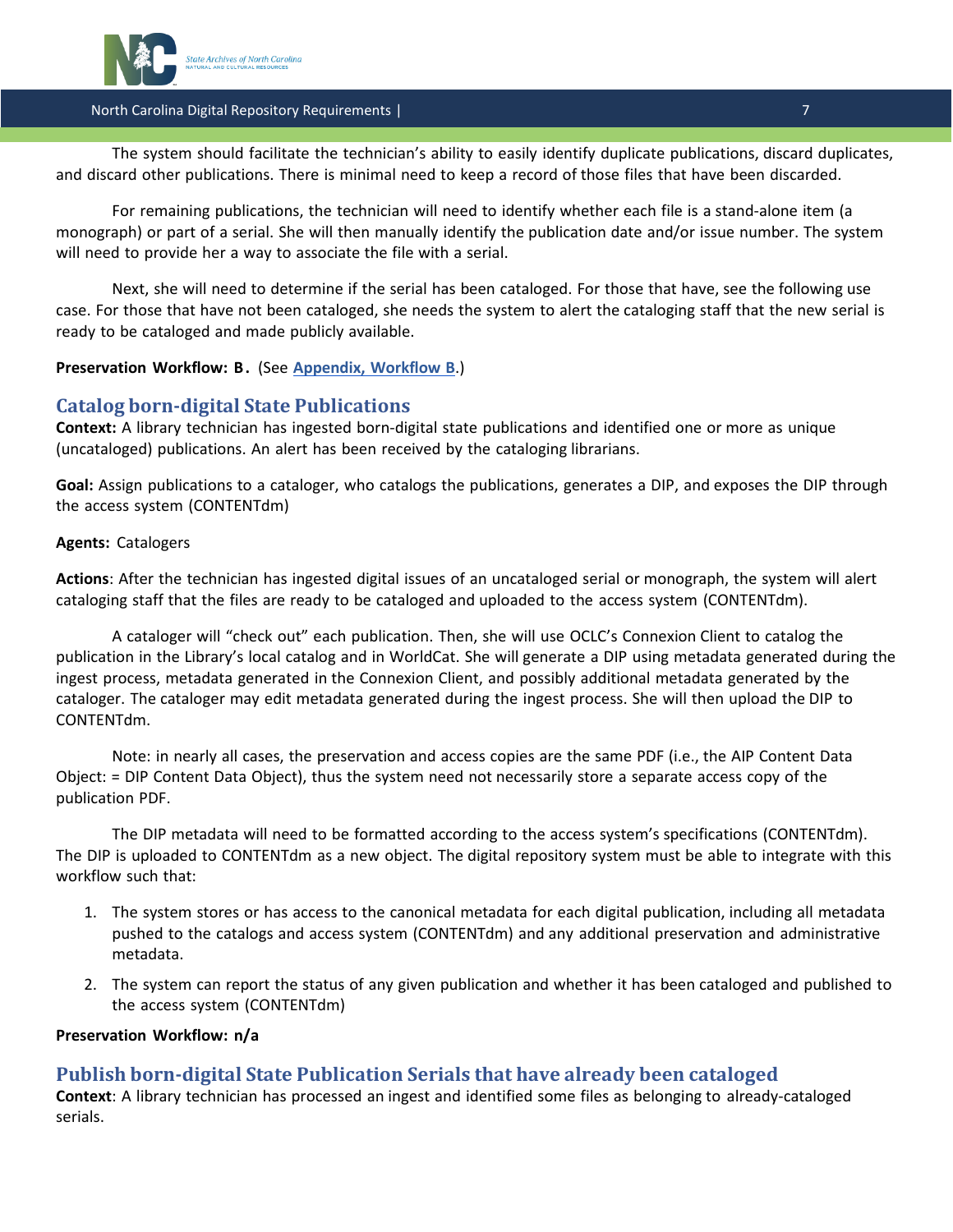

**Goal**: Make publicly available any publications that have already been cataloged. Publications that have already been cataloged include new issues of pre-existing serials.

#### **Agents:** Library technician

**Actions**: The technician will generate a DIP using the metadata generated during the ingest process and additional metadata from the existing catalog record.

Note that in nearly all cases, the preservation and access copies are the same PDF (i.e., the AIP Content Data Object: = DIP Content Data Object), thus the system need not necessarily store a separate access copy of the publication PDF.

The DIP metadata will need to be formatted according to the access system's specifications (CONTENTdm). The DIP is uploaded to CONTENTdm, with new issues being added to the serial's existing CONTENTdm compound object.

The system then needs to add a new date to the publications existing catalog entry, and publish it to the Library's catalog (Voyager) and WorldCat upon approval from a cataloger. Optionally, the system could alert the cataloging staff that a new date range should be added to the publications' existing catalog entry. Either way, the digital repository system must be able to integrate with this workflow such that:

- 1. The system stores or has access to the canonical metadata for each digital publication, including all metadata pushed to the catalogs and access system (CONTENTdm) and any additional preservation and administrative metadata.
- 2. The system can report the status of any given publication and whether it has been cataloged and published to the access system (CONTENTdm)/

#### **Preservation Workflow: n/a**

### <span id="page-8-0"></span>**Deposit Digitized Surrogates of SLNC-owned Materials**

**Context:** A vendor has digitized a shipment of the Library's books and has made the PDFs available for download via Internet Archive. A SLNC tool facilitates one-click downloading of the files from the Internet Archive.

**Goal**: Retrieve the PDF files, ingest them into the digital repository system, edit the associated metadata, and make the publications publicly available in CONTENTdm.

#### **Agents:** Digital projects librarian

**Actions**: A set of PDF files and Internet Archive–formatted CSV metadata has been made available for download, and the digital projects librarian has been alerted to its availability.

She needs to ingest the Internet Archive package into the digital repository system, where she will spot check the quality of the PDF publications, associate the publications with an existing catalog record, add additional metadata, generate DIPs, and upload the DIPs to the access system (CONTENTdm).

Note that in nearly all cases, the preservation and access copies are the same PDF (i.e., the AIP Content Data Object: = DIP Content Data Object), thus the system need not necessarily store a separate access copy of the publication PDF.

**Preservation Workflow: B.** (See **[Appendix,](#page-15-1) Workflow B**.)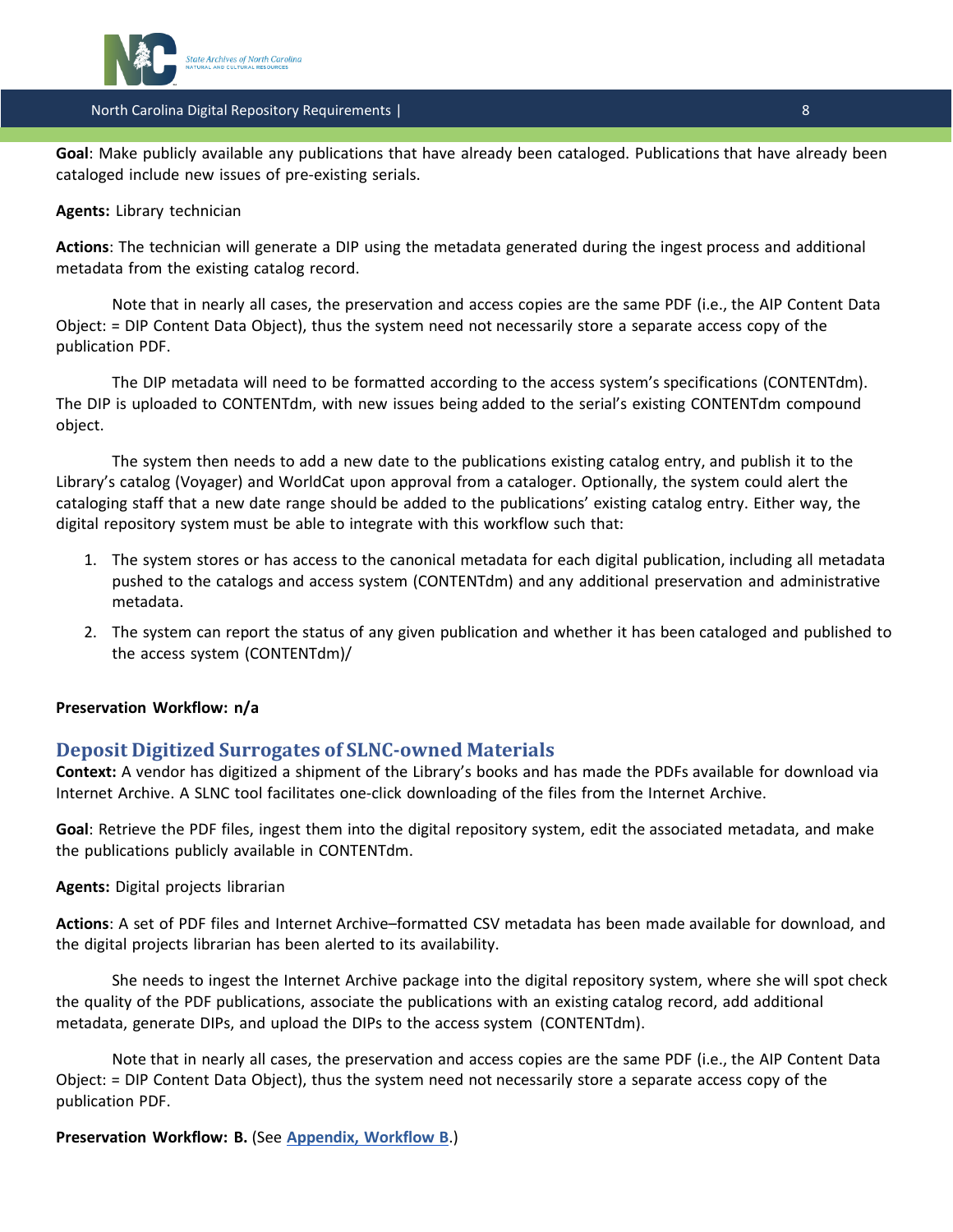

# <span id="page-9-0"></span>**Shared Requirements**

# <span id="page-9-1"></span>**Fixity check of digital assets**

**Context:** Regularly-scheduled bit-level preservation of all digital assets

**Goal**: Identify any bit level errors/changes in AIPs, and repair with a copy from another storage copy.

**Agents:** Electronic Records Archivist, Systems Librarian, Digital Collections Manager

**Actions**: The system runs checksums across all AIP data content objects in the repository's local preservation storage twice each year, comparing the current hash value of each file to the file's original token. Where files are found to have matching hash values, a PREMIS event should be recorded, and the redundant copy of the hash value need not be stored.

Where files are found to have a conflicting hash value, the system checks backup storage, confirms that a copy is present in backup storage and that its hash matches the original hash value, and replaces the local copy with the backup copy.

Stringent protocols **must** be in place to ensure that intact local copies of objects are not inadvertently overwritten by compromised copies from backup storage, including possibly:

- 1. hashing of checksums themselves, to ensure that the original hash value has not been corrupted or tampered with and
- 2. protocols that require administrator approval before any local files are overwritten from backup.

AIP metadata (or, "Preservation Description Information") requires similar auditing and repair procedures, although the nature of these procedures will depend on how the system manages the metadata (e.g., as decentralized XML files or in a centralized database).

#### <span id="page-9-2"></span>**Perform a preservation action on a subset of items**

**Context:** The State Library has determined that it JPEG2000 fmt/151 is a more appropriate preservation format than TIFF for its collection of TIFF book scans. It has also decided to wait 1 year after generating the JPEG2000 files before deleting its TIFF files.

**Goal**: Identify the computing resources required to migrate all of the State Library's AIPs TIFF objects that represent digitized books, into the JPEG2000 fmt/151 format; migrate the files; and retain the original TIFFs alongside the JPEG2000 for a period of 1 year.

**Agents:** Digital projects librarian, Digital collections manager

**Actions**: State Library staff query the system to determine the number and size of all TIFF AIP objects that represent digitized books, and they tell the system that they would like to perform a test run to migrate the identified files into the JPEG2000 format. The system outputs the intended log of actions and results. State Library and State Archives staff coordinate the timing of other processes, and schedule a time in the system for the State Library's targeted files to be migrated. Staff indicates that the TIFF originals should not be deleted for another year.

After migration is complete, the new JPEG2000 files are associated alongside their TIFF counterparts within the same AIP. Any errors are reported to staff, who may then attempt to manually convert files and associate them with the intended AIP.

The TIFF files are also uploaded to backup storage.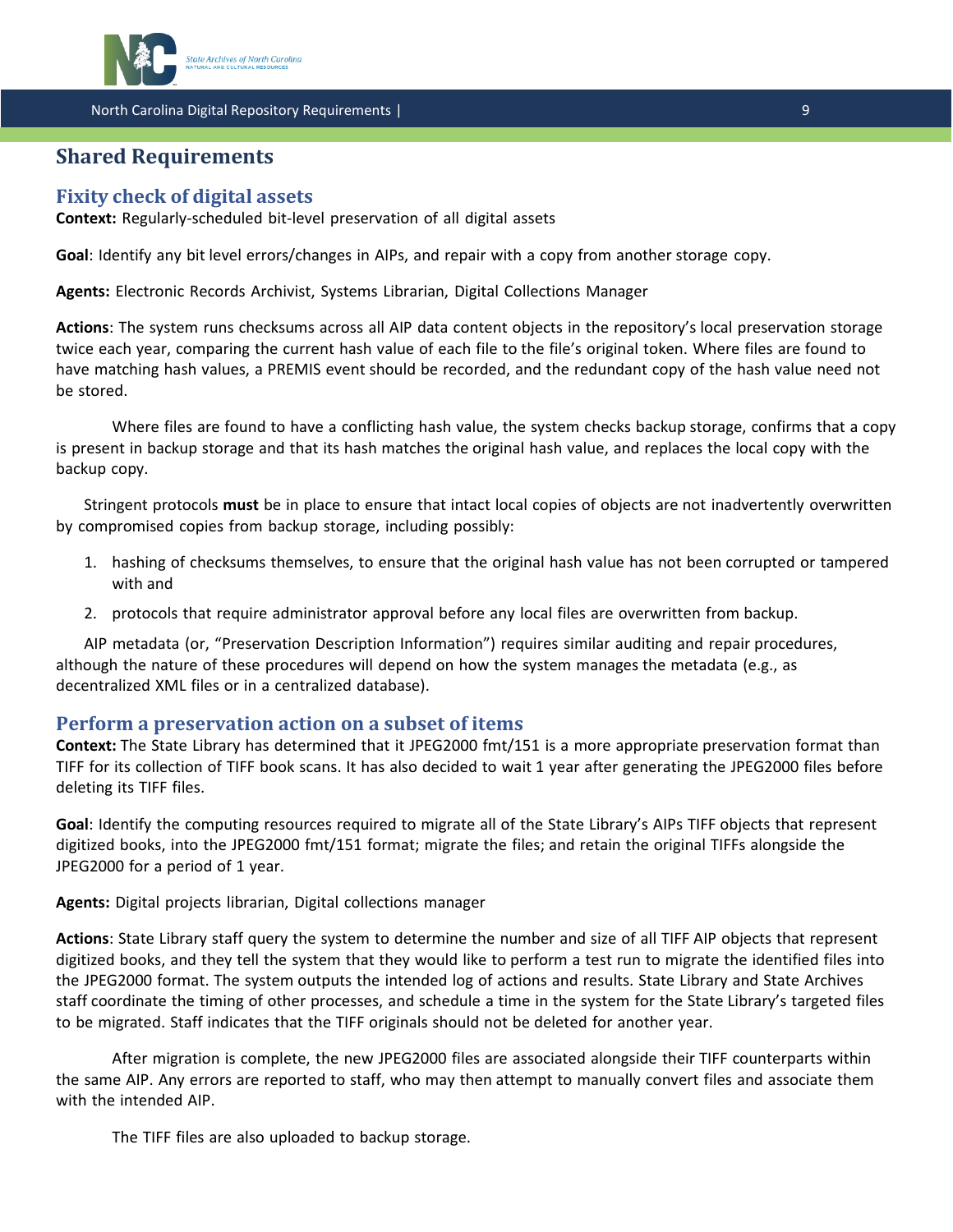

In one year's time, system administrators are alerted that it is time to delete the original TIFFs, and they are prompted to initiate the deletions. The TIFFs are also removed from backup storage.

# <span id="page-10-0"></span>**Determine whether a given title is in preservation storage and has been added to the access portal (CONTENTdm)**

**Context:** A reference librarian has received a request from a state agency employee who remembers sending the Fall 2013 issue of "Cat's [Pause](http://www.google.com/url?q=http%3A%2F%2Fdigital.ncdcr.gov%2Fcdm%2Fcompoundobject%2Fcollection%2Fp16062coll9%2Fid%2F5604&sa=D&sntz=1&usg=AFQjCNFJSRJe-C9VyrpwFuVyyfoJsPH4wA)" to the State Library, but can't find the issue in the access system (CONTENTdm). The reference librarian also cannot find the issue, and emails the digital collections manager to check.

**Goal**: Identify whether the publication has been received, what its processing status is, and if there is a reason it is not publicly available.

**Agents:** Digital collections manager

**Actions**: The digital collection manager has the title and issue date of the publication in hand ("Cat's Pause," Fall 2013) and is also unable to find it in the access system (CONTENTdm). She queries the digital repository system using the publication title and issue date, and finds that the issue has been received via CINCH but that it has not been fully processed by the library technician and thus has not yet been uploaded to CONTENTdm.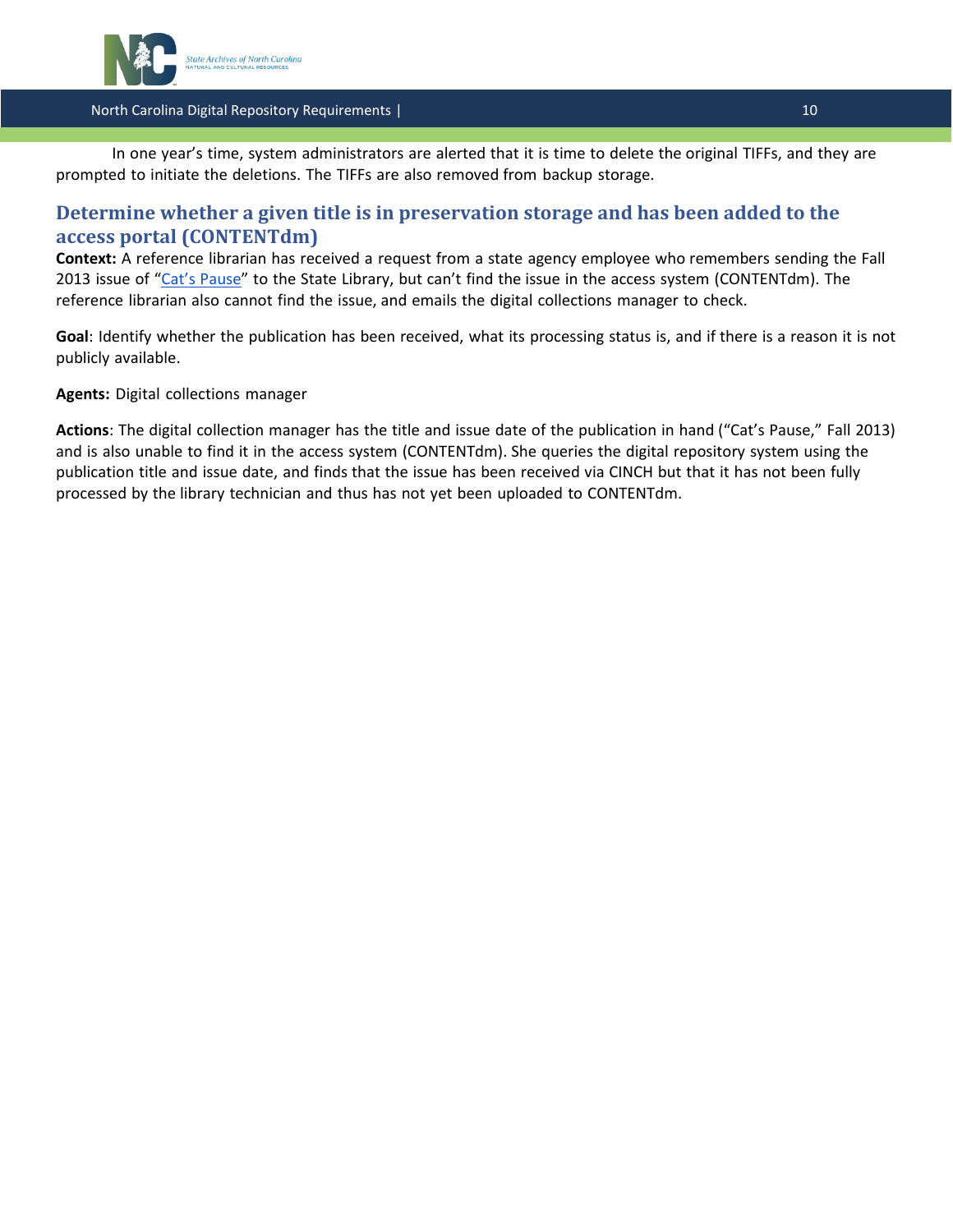

# Core Requirements

# <span id="page-11-0"></span>**Security**

# <span id="page-11-1"></span>**Level 1: Required**

- 1. Repository system allows for assigning of user roles with varying levels of security access.
- 2. Repository system records all user actions in the system for auditing.
- 3. Repository system has sufficient security protocols to protect storage from malicious attack.

# <span id="page-11-2"></span>**Pre-Ingest**

Pre-ingest includes the processes by which the system recognizes files and compiles them into ingestible SIPs

# <span id="page-11-3"></span>**Level 1: Required**

- 1. Staff deposit using BagIt: Repository system validates a submitted bag using the bag's manifest file
- 2. Staff deposit of unstructured files: Repository system can take files without any metadata, create a checksum hash of file in place, copy file into system storage, and validate checksum
- 3. Repository system performs virus checks on all files prior to ingest and maintain an up-to-date virus dictionary
- 4. Staff can reject a pre-ingest package, or portion of pre-ingest package

### <span id="page-11-4"></span>**Level 2: Preferred**

- 1. Creator deposit: Creators (state agencies, local agencies) can deposit objects, with accompanying metadata, through web forms for review and eventual ingest into system by archival staff
- 2. Appraisal: Archivists are able to review and cull groups of records before ingest using
- 3. a tool that maintains the integrity of the files and secures them from accidental deletion

# <span id="page-11-5"></span>**Level 3: Optional**

- 1. Staff deposit using CINCH. Repository system validates file checksums in CINCH metadata file, checks for CINCH event, error and file metadata, and allows system operator to make decisions about CINCH-identified "problem files" based on error messages in CINCH metadata
- 2. Creator deposit, CINCH URLs: Creators (state agencies) can deposit URLs to state agency publications

# <span id="page-11-6"></span>**Ingest**

### <span id="page-11-7"></span>**Level 1: Required**

- 1. Repository system maintains SIP content data within AIP unless instructed otherwise by archivist
- 2. Repository system performs uniqueness check based on checksum hash: System checks current deposits against all previous deposits' checksums. In the event of a collision, the item is flagged for review
- 3. Repository system ingests every new SIP or file as unique (allows for duplicates with no collisions)
- 4. Repository system allows for separate ingest streams with different levels of preservation actions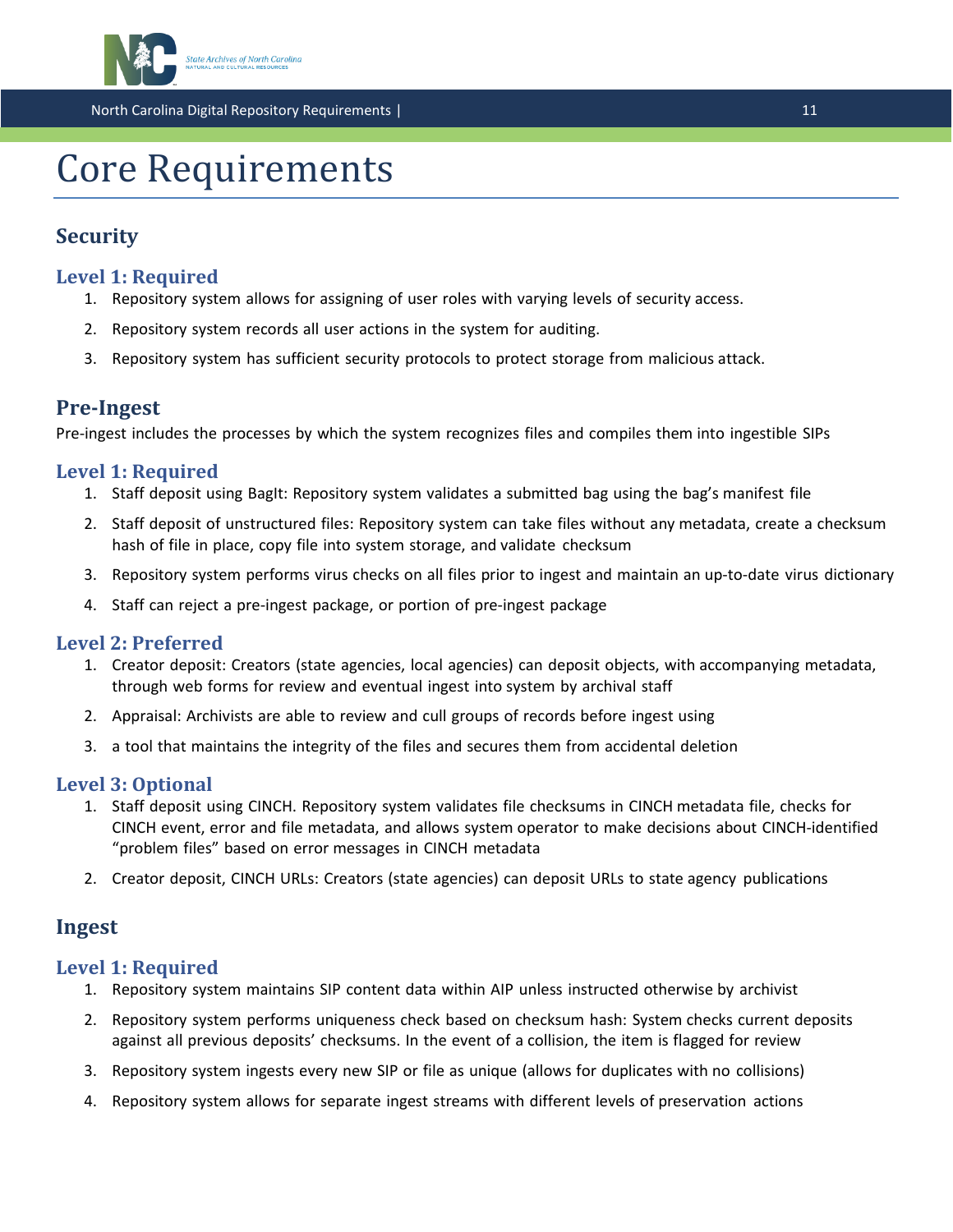

- 5. Repository system communicates with the library and archives' data management system AXAEM, linking files and information within the repository to accession, deposit, gift, and donor information in the data management system
- 6. Repository system has configurable rules for handling virus-positive data streams (e.g., quarantine, delete/destroy, alerts, document in PREMIS metadata)
- 7. Repository system validates fixity values delivered via BagIt (SHA256)
- 8. Repository system validates fixity values delivered via CINCH CSV files (SHA1)
- 9. Repository system creates fixity values for objects deposited without fixity values
- 10. Repository system stores all fixity values are apart from AIP, so that accidental alteration of the AIP would not also damage the fixity information
- 11. Repository system inventories original file tree & file names
- 12. Repository system normalizes/cleans file names
- 13. Repository system extracts zip and other compressed packages
- 14. Repository system characterizes file formats and confirms files are valid and well formed (error rate should be in line with industry standard tools).
- 15. Repository system extracts embedded metadata
- 16. Repository system generates basic metadata (file size, deposit date, file name)
- 17. Repository system normalizes file formats according to admin-configurable rules
- 18. Repository system clears file system permissions (read-write-execute/access control lists)
- 19. Repository system identifies digital locks & handle according to admin-configurable rules (e.g., alerts, remove locks)
- 20. Repository system can mitigate Window's limit on file structure depth/length of file paths.
- 21. Repository system allows for creation of basic provenance and rights metadata (e.g., indicating receipt of paperwork on custody, accession, ownership, copyright, etc.)
- 22. Repository system allows staff to spot check AIP contents to ensure that files are understandable, i.e., can be accessed, opened, and rendered for human understandability

### <span id="page-12-0"></span>**Level 2: Preferred**

- 1. Ingest produces a report that can be returned to the donor/transferring agency that indicates what files were ingested and which were ingested successfully and which were not successfully ingested, or that had invalid checksums
- 2. If SIP processing transformations occur in a secondary tool outside of the repository system, the system is able to receive the metadata produced by the secondary tool to document transformations applied to the SIP during its construction into an AIP

# <span id="page-12-1"></span>**Intellectual Control/Cataloging**

### <span id="page-12-2"></span>**Level 1: Required**

1. Users can query system to locate assets based on file and AIP level metadata.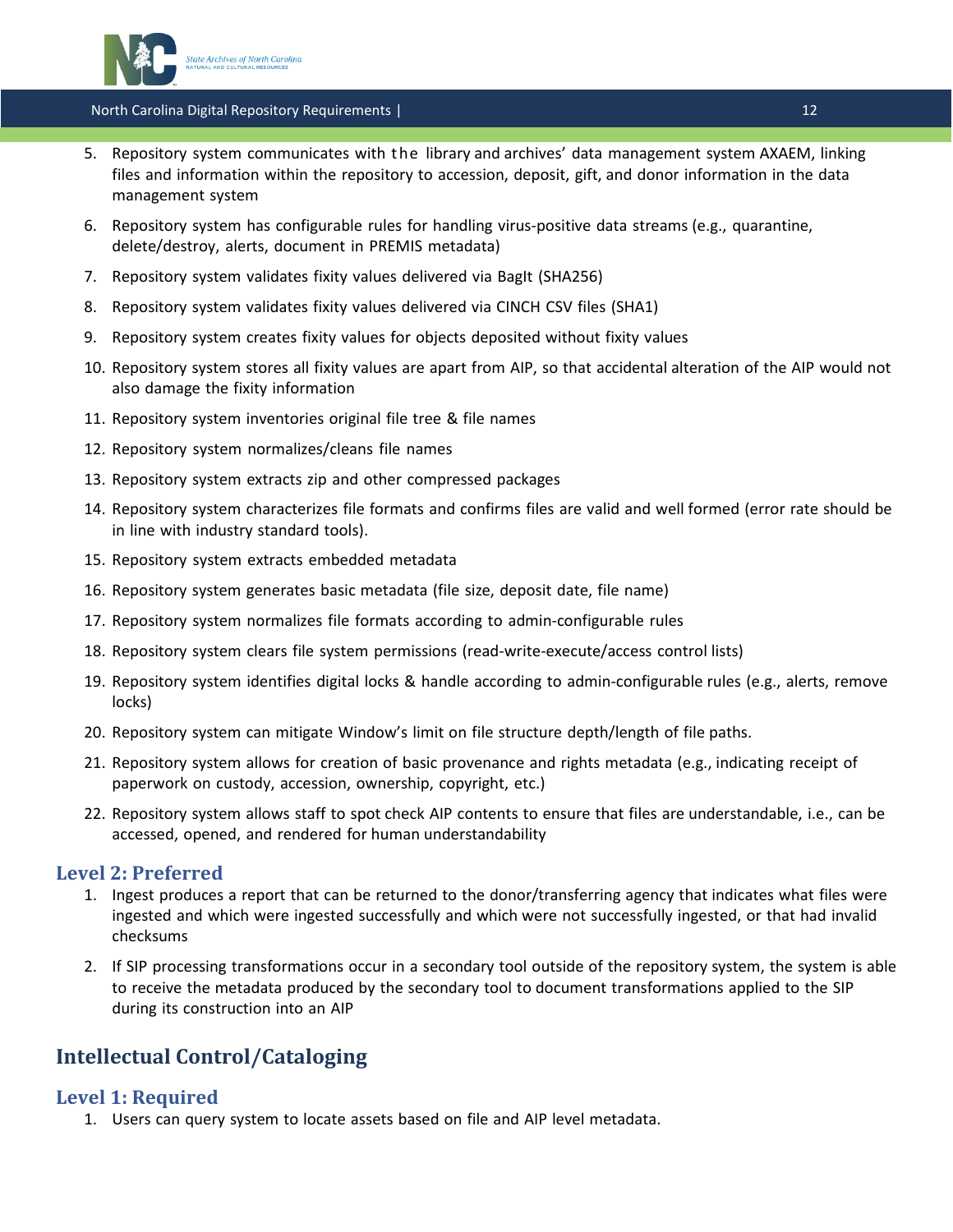

- 2. Repository system generates and continually records PREMIS metadata associated with each file/collection of files and makes that data available through reports or web interface
- 3. Repository system allows for the creation and updating of descriptive metadata (MODS) for archival holdings at any level of granularity—collection, group, series, and file—allowing for an archivist to perform arrangement and description long after AIPs have been created and preserved
- 4. Repository system must share descriptive metadata with access system in a way that reflects any archival arrangement encoded in that metadata
- 5. Repository system records original file names as metadata associated with renamed records/objects
- 6. Repository system stores/links the canonical metadata for each digital asset, at minimum linking to all metadata published to the catalogs (AXAEM and Voyager) and storing all metadata published to the access system (CONTENTdm), including any additional preservation and administrative metadata
- 7. All metadata schemas used by the repository system are open and documented

### <span id="page-13-0"></span>**Level 2: Preferred**

1. Repository system should allow the Archives and Library to define a minimum set of descriptive metadata that must accompany every AIP for the AIP to be valid and complete.

# <span id="page-13-1"></span>**Active Preservation/Long Term management**

#### <span id="page-13-2"></span>**Level 1: Required**

- 2. Repository system performs system-wide, scheduled fixity checks with logs/reports at least twice per year, where AIP data objects and metadata are checked and synced all storage providers (cloud and otherwise)
- 3. Hash value tables/file receives regular fixity checks
- 4. Repository system gives clear indication of files affected by any bit-level changes
- 5. Repository system can correct or recover altered or corrupt files, with stringent protocols in effect to prevent accidental replacement of intact files with bit-altered files
- 6. Where unrecoverable bit errors occur in AIPs, repository system permanently retains documentation of those errors such that reports listing all errors can be produced at any time by system administrators
- 7. Repository system creates multiple redundant backups of repository data, at least one of which is maintained on North Carolina servers. (Repository system may either provide backup storage or be able to integrate with third-party storage)
- 8. Repository system monitors and migrates file formats
- 9. Repository system allows for changes to AIPs and tracks all changes to AIPs
- 10. Repository system migrates file formats based on PRONOM or other file format registries
- 11. Repository system and developer demonstrate reasonable grounds to expect sustainability of system software over the medium term and ability for infrastructure to evolve gracefully over time in response to evolving technologies

### <span id="page-13-3"></span>**Level 2: Preferred**

1. Repository system can query system for detailed reports of repository content, including file size, checksum hash, location, and number of copies, etc. of all materials in the digital repository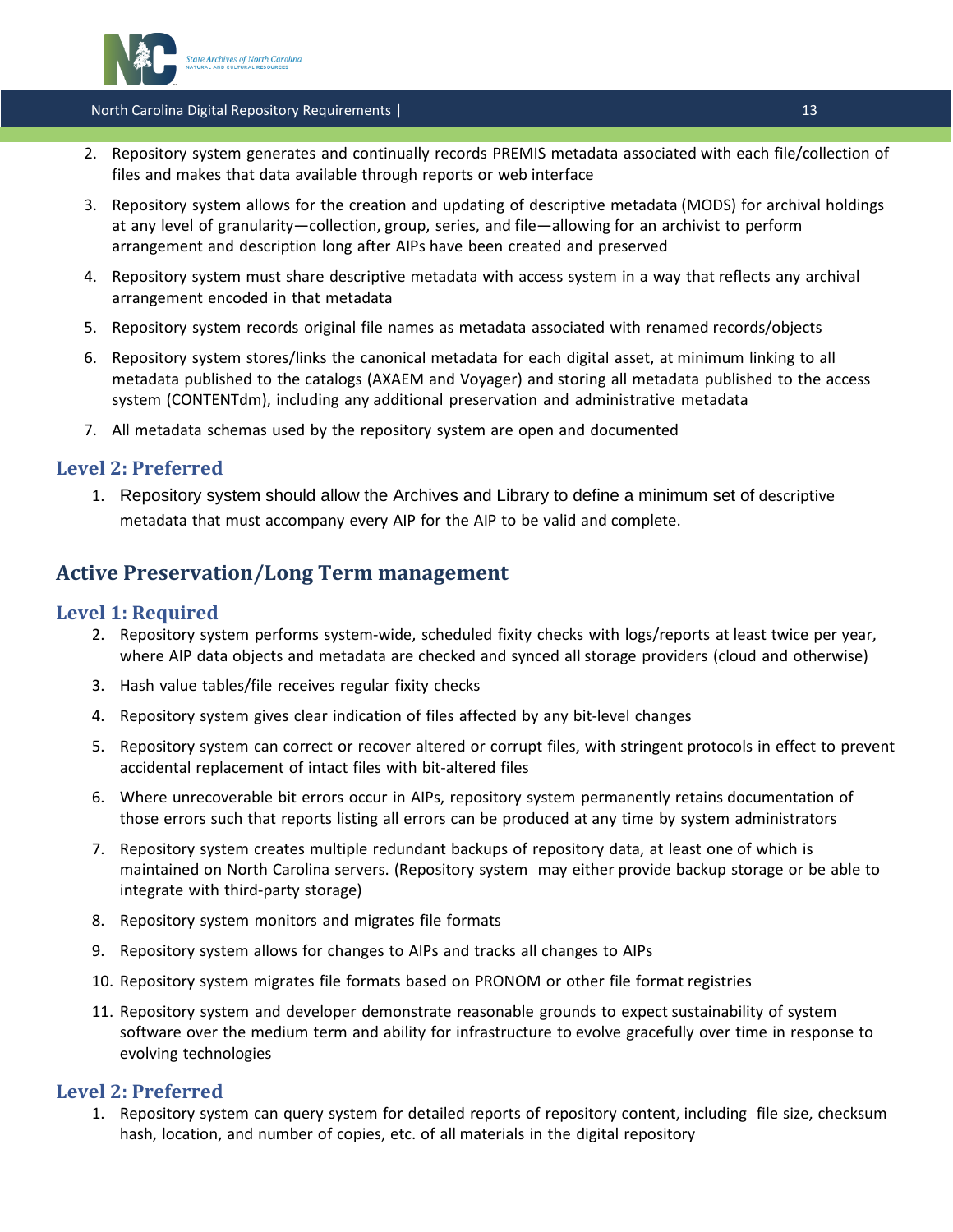

- 2. Repository system allows for AIP versioning, such that migrated file format versions may be associated with the same AIP
- 3. After file format migration, repository system logs and reports any migration errors

# <span id="page-14-0"></span>**Level 3: Optional**

1. Repository system validates that its metadata is synced with external access system metadata (i.e., CONTENTdm)

# <span id="page-14-1"></span>**Access**

### <span id="page-14-2"></span>**Level 1: Required**

- 2. Repository system exports DIPs along with associated metadata to the access system
- 3. Repository system communicates with the library and archives' data management system AXAEM
- 4. Repository system can embargo files
- 5. Repository system allows for redaction of DIP or for the upload of a redacted file
- 6. Repository system can restrict access to files based on metadata (e.g., PREMIS rights metadata)
- 7. If errors occur during AIP to DIP production, repository system notifies user
- 8. DIPs can be reprocessed on demand.

#### <span id="page-14-3"></span>**Level 2: Preferred**

1. Repository system exports DIPs and associated metadata according to specific formats required by access system

### <span id="page-14-4"></span>**Level 3: Optional**

1. Repository system allows for one-click publication of DIPs and associated metadata to access system

# <span id="page-14-5"></span>**Exit Strategy**

### <span id="page-14-6"></span>**Level 1: Required**

2. The repository system contains a clear definition of how AIP components—i.e., content information (the primary data/records being preserved); fixity values; provenance information; reference information (which allows objects to be findable and might include such descriptive information as title and subject terms); access rights information such as confidentiality, type of confidentiality, copyright, other intellectual property rights, embargos; file format information, including format version, validity, well-formedness—are associated, so that the component parts can be identified, associated with the AIP, and parsed from the AIP without the system in place. The AIP components may be stored in a file system, database, or combination of the two—so long as the information structures are defined for identification and parsing